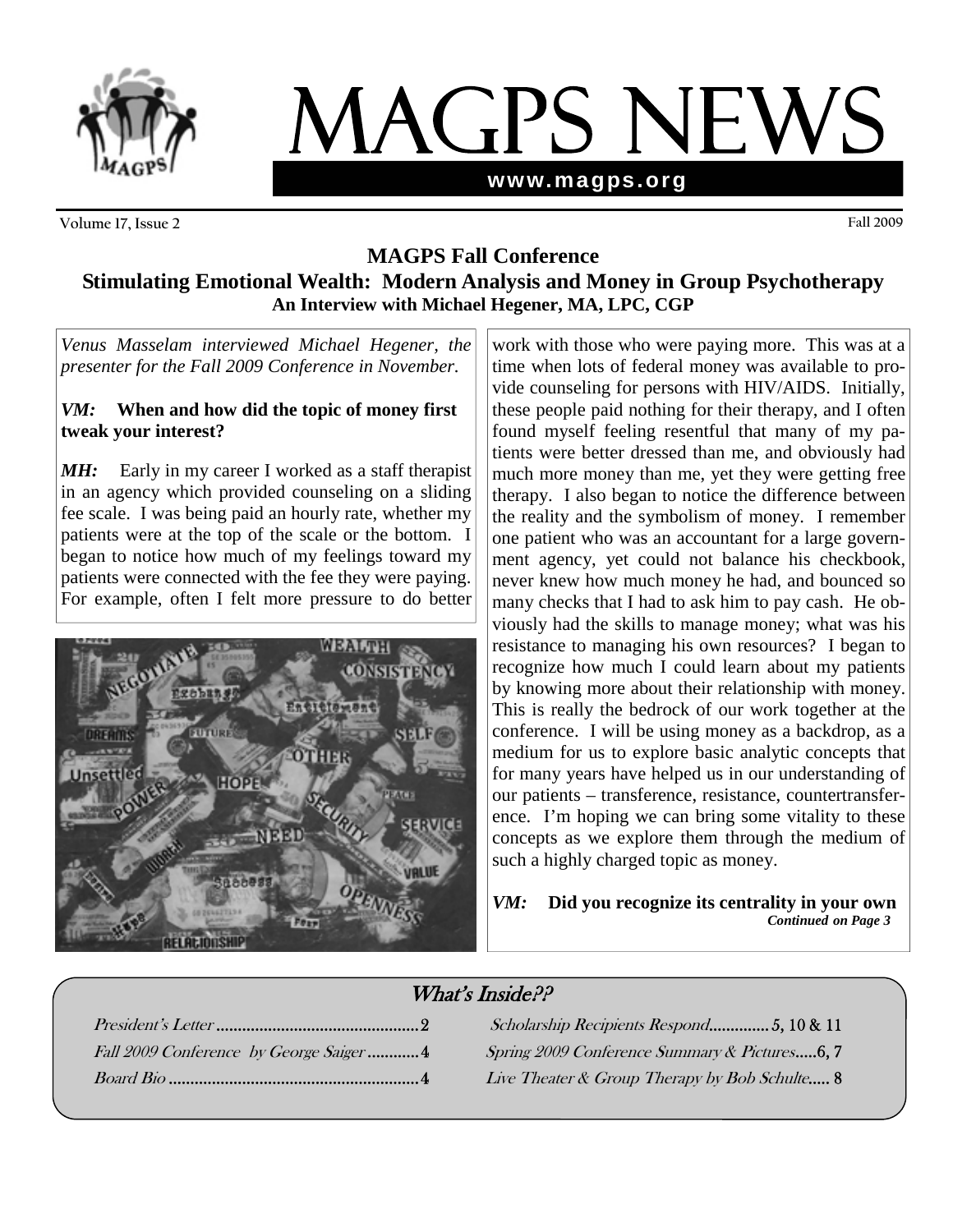### **MAGPS Board**

**President**  Reginald Nettles *410-290-7999* 

**President-Elect**  Farooq Mohyuddin *703-625-8444* 

> **Treasurer** John D. Rhead *410-997-5060*

**Secretary**  Lisa Zimmerman *202-413-0686* 

**Membership**  Deborah Sinek *434-249-0706* 

**Members-at-Large** Margo London

*301-229-1912* 

Eleanor Hoskins *804-354-1996* 

Rose McIntyre *703-281-2657* 

Lorraine Wodiska *301-907-9070* 

**Past President**  Lenore Pomerance

 *202-333-2434*

**Newsletter**  Ron Kimball *202-452-6257*

**Student/New Professional Representatives** 

Matt Flemming *703-304-7082* 

Bridgett Neamo *202-806-6438*



### **Letter from the President**

As I write my first letter to you in the role of president, at this historic moment in US history, I am grateful for this privilege, and excited about the prospects for continued growth within MAGPS.

Your new Board was installed formally at the Spring conference, and a moving tribute was given to retiring Board members. I welcome and look forward to working with the new and returning Board members, bid fond farewell and gratitude to those who will hopefully continue to con-

tribute to MAGPS in other ways.

The Board met in Columbia, Md. in July with enthusiasm and excitement as we reviewed the events of the past year and looked ahead to what we expect will be another exciting year. Our Fall 2008 Conference, which I chaired, featured guest speaker Bonnie Buchele, PhD, DFAGPA, former AGPA president, who presented on "Vicissitudes of Trauma in Group Psychotherapy: Little, Big, and Hidden". The ubiquity of trauma, the power of group in its treatment, and special problems in its management were examined. Our Spring, 2009 Conference, chaired by Margo London, featured guest speaker Jerome Gans, MD, FAGPA who presented on the theme of "Using One's Whole Self as a Group Therapist." The Conference celebrated the positive contributions that personal experiences, and lessons culled from them, contribute to group leadership.

This year for the first time, the Fall Conference will be chaired by an appointed member, rather than the president-elect, as has been the case for the Spring Conferences over the past three years. Our Fall, 2009 Conference, "Stimulating Emotional Wealth: Modern Analysis and Money in Group Psychotherapy" will feature guest presenter Michael Hegener MA, LPC, CGP. Fall Conference Chair George Max Saiger's conference preview, and an interview of Michael Hegener by Venus Masselam both appear elsewhere in this edition. Michael, comes to us from the Austin Group Psychotherapy Society, and AGPA, where he is Chair of the Affiliate Assembly. While George and the Fall Conference committee are busily putting final touches on the Fall conference, Margo London is putting together our Spring 2010 Conference, details of which will be available at the Fall conference.

### **Board Briefs:**

• A proposed bylaws change to add additional ex-officio board positions as needed, will be voted on at the fall meeting. Our hope is to add the webmaster and mentor chair positions to the board in this capacity.

• A motion was passed to move forward with efforts to collaborate with the Washington School of Psychiatry in providing continuing education credits for our conferences, including CME units for physicians, which we have not been able to do in the past.

• Plans to organize a dinner for all MAGPS members attending AGPA in San Diego, February, 2010.San Diego were begun.

The themes of MAGPS Conferences and initiatives such as those discussed at this board's first meeting, typically lend themselves to the exploration of diversity within the organization and between MAGPS and the larger communities of which we are a part. I invite your comments and suggestions in this regard.

Sincerely,

*Reginald Nettles*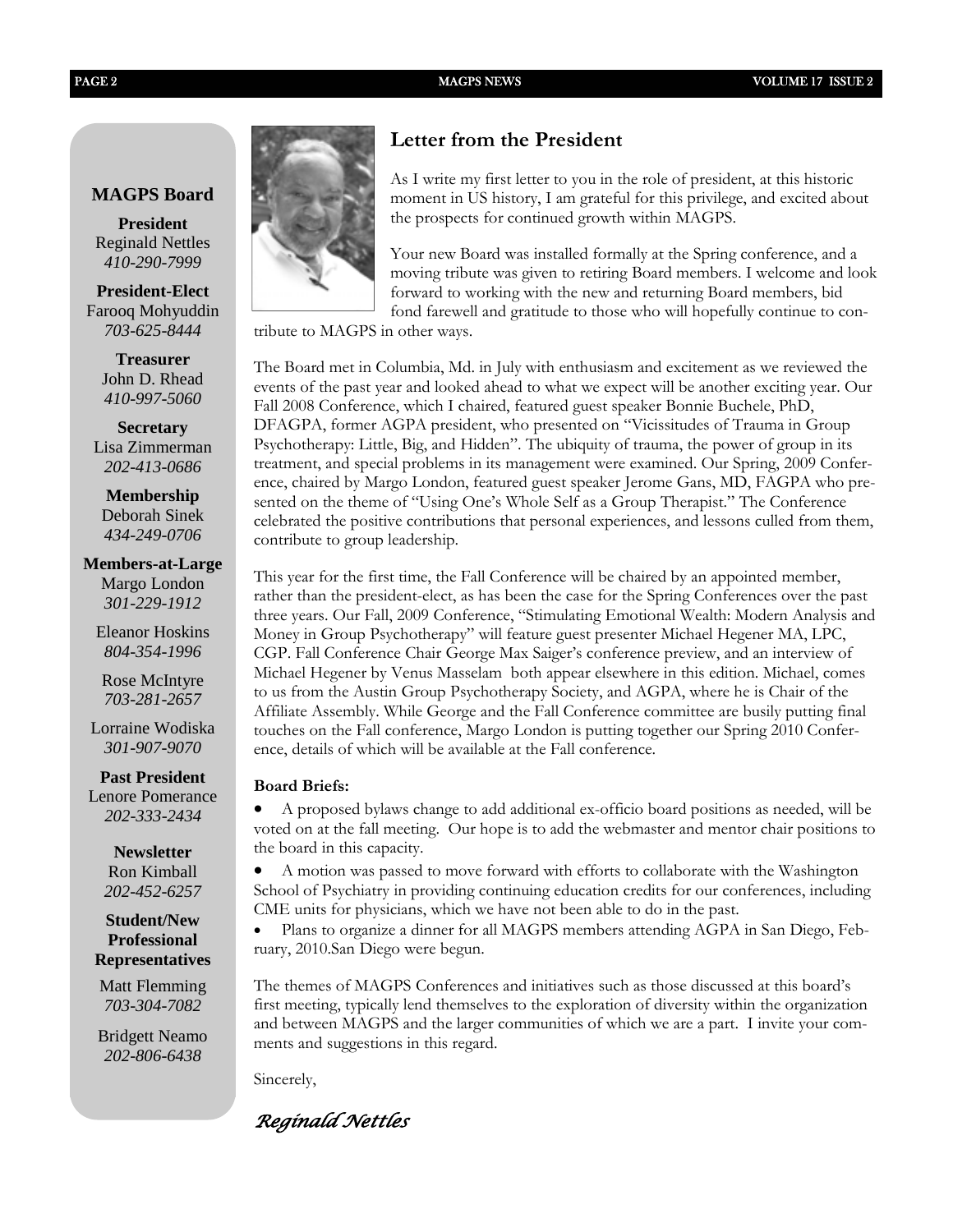### *From Page 1*

### **life before you focused on it in relation to client and therapist? Was it from your own reaction to money or from clients ' or group's response? How did it surface?**

*MH*: From a very early age, we all receive messages about money, and I was certainly no exception; some of these messages were helpful, others were not. My mother grew up during the Depression, and instilled in me the message that no matter how much money you have, it could disappear overnight. On the other hand, she was a pragmatic businesswoman, and taught me the value of hard work and the importance of money. I am passionate about my work for many reasons; I never lose track of the reality that it is how I earn my living, and I must attend to the business of my practice while attempting to be an instrument of healing and of peace. Harold Searles wrote eloquently about "The Patient as Therapist to His Analyst." My groups are tenacious in their attempts to help me with my conflicts around money.

### *VM:* **Power and love are two feelings one might connect with money. Are there differences in how you might interpret or work with these two feelings related to money? Do you have a novel twist to your interpretation? Or do you see other feelings more strongly connected to money?**

*MH*: In Modern Analysis, the emphasis is on exploration, rather than interpretation. At best, only about 15 per cent of what we communicate is in words, so a large part of our job as group therapists is to be translators of all the symbolic communication that happens between group members, and between members and ourselves. Words are the currency of group therapy, and members' use of that currency is what we study. We try to help our groups be curious about all forms of communication. Especially in the current economic climate, it is easy to focus on the reality of money. Of course we have to be sensitive to our patients' difficulties with the nuts and bolts of trying to stay financially alive, but I also keep in mind the idea of money as a metaphor, a "royal road" to studying resistance, transference, and conflicts around dependency.

### *VM:* **What would you like attendees to take away from this conference? What might be an emotional awareness as well as an intellectual understanding**?

*MH*: We can certainly exchange some ideas and experiences about our intellectual experience of money. I have found that people need little encouragement to talk about their frustrations and fears about fees, billing, collections and other concrete issues associated with money and their groups. In a Modern Aanalytic group we try to work with the wealth of emotions that can be put to use in an interpersonal way; this can lead to new experience with people, and can help members have new introject substitutions (in plain English, they can replace some of the "tapes" playing in their minds with more vital and relational ones). You learn about yourself from other people, and incorporate those ideas about you to have more effective emotional relationships. In my office I have a small plaque with a quotation from Carl Jung. It reads "Who looks outside, dreams. Who looks inside awakens." I hope we will all be inspired to have the courage to look inward at our own ideas, fears, and dreams around money and be able to take some of that vitality to our groups.

### *VM:* **Are there any ways you would like attendees to prepare for this conference?**

*MH:* I will be sending some articles to be included in the registration packet. The articles are basic information about symbolic communication, money and group, and basics of Modern Analytic group work. Our work together will be enriched by reading these articles in advance.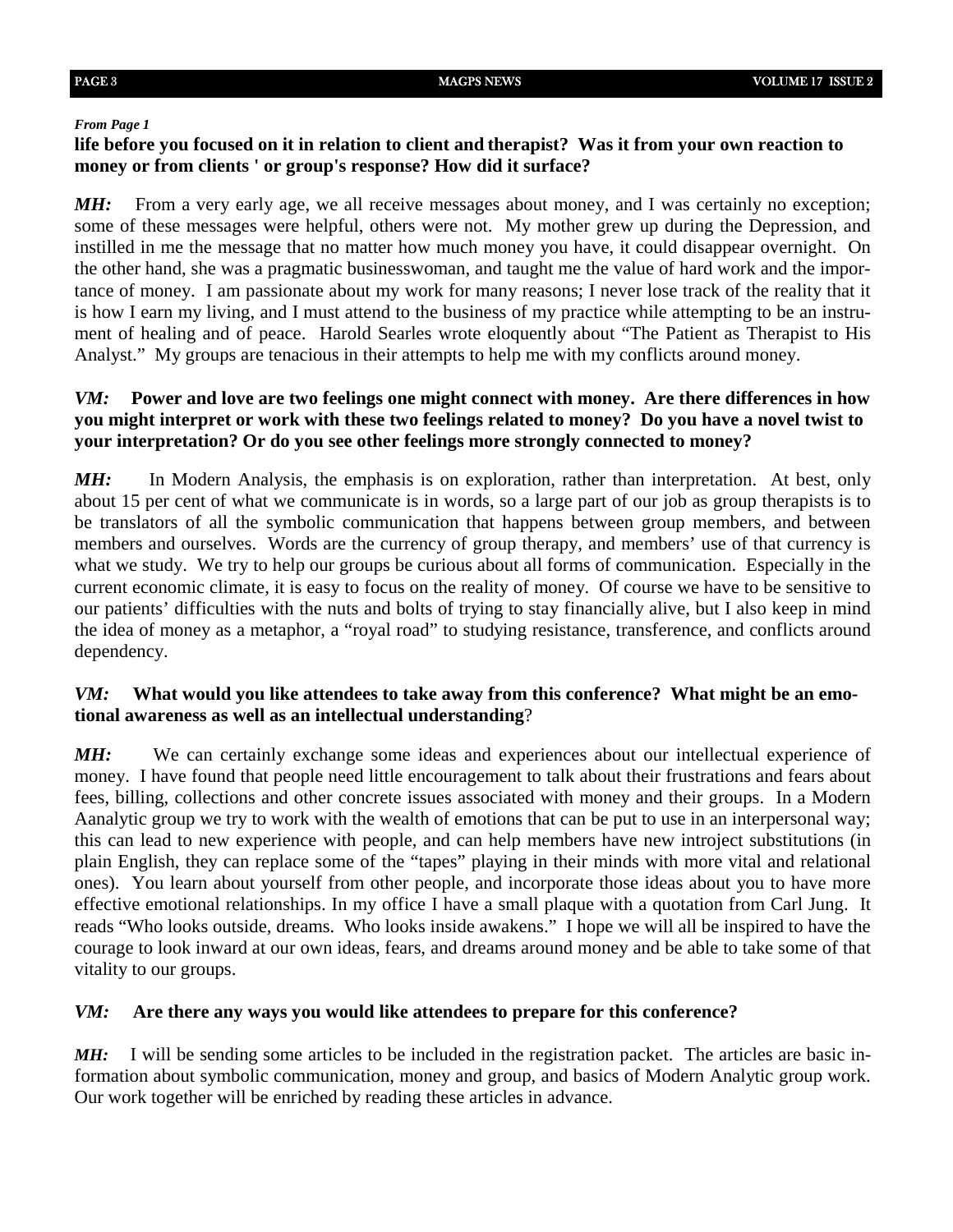### **Stimulating Emotional Wealth: Modern Analysis and Money in Group Psychotherapy The MAGPS Fall 2009 Conference**

### *By George Saiger*

I don't suppose any of us chose psychotherapy as a career with the hope of getting rich quick. However, for all of us, getting paid for what we do figures into the equation. This is true whether we do fee-for-service work, or are salaried by an agency, or provide therapy on an unpaid volunteer basis. Sometimes, that means elevating the money question to the very top of the list. Sometimes it means devaluing its significance, not thinking about it. Like everything else in psychotherapy, we would do well to pay attention to the multiple meanings that money has in the transaction between provider and consumer.

The MAGPS fall conference will provide an unmatched opportunity to do just that and in the leisure and safety that our semiannual meetings have long provided. We are fortunate to have with us as our guest presenter, Michael Hegener, MA, LPC, CGP, a past president of the Austin Group Psychotherapy Society and the current chair of the Affiliate Assembly of AGPA. Michael has long written and taught about money matters in group therapy. Some of his thinking on this matter can be found in Venus Massalem's interview (Page1) in this newsletter. That interview is just meant to wet our whistles. The real learning opportunity will come on November 6-8 in Shepherdstown, West Virginia. There, via lectures, demonstration groups, an application group, Q&A, and of course, ample opportunity for learning through participation in a small process group, attendees will be able to understand how the exploration of patients' relationships with money will facilitate a fuller understanding of many aspects of their lives – and our own.

Talking about money both in reality and as a symbol in treatment will:

Increase participants' understanding of their own relationships with money. Provide an avenue to exploring resistance to cooperation. Enhance understanding of patient conflicts about basic dependency needs.

As we have done for the past several conferences, we will have a visiting small group leader joining us. We are fortunate that Alexis Abernethy PhD, who began her career here in DC when she got her BS from Howard University, has agreed to join us. Those of you who have had the pleasure of meeting her know that she has gone on from there to become a nationally respected leader in the two areas of psychology/ spirituality interface and cultural competence in psychology. The small group leadership team will include similarly talented MAGPS members Rosemary Segalla, Steve VanWagoner, Carolyn Angelo, Sally Brandel, Rob Williams, Tom Large, Paul Timmin, Henry Morris, and Nina Brown.

This promises to be a powerful and enriching experience (*double entendre* intended). We hope you will join us. Registration information is available at our website, **www.magps.org**.

### **Meet Your Board**

This edition we would like to introduce new MAGPS Board Member *Matt Fleming***,** one of the two New Professional/Student Representatives with the Board.

Matt graduated with his doctorate in clinical psychology from the George Washington University's PsyD Program in 2003. He received his post-doctoral training at the Georgetown University Counseling Center, where he was then hired on as a staff psychologist. He left that position last year to work full-time in private practice in the Dupont Circle area of Washington DC. In his new role with the MAGPS Board he looks forward to reaching out to find new members as well as help current new members have the most rewarding experience possible with the Society.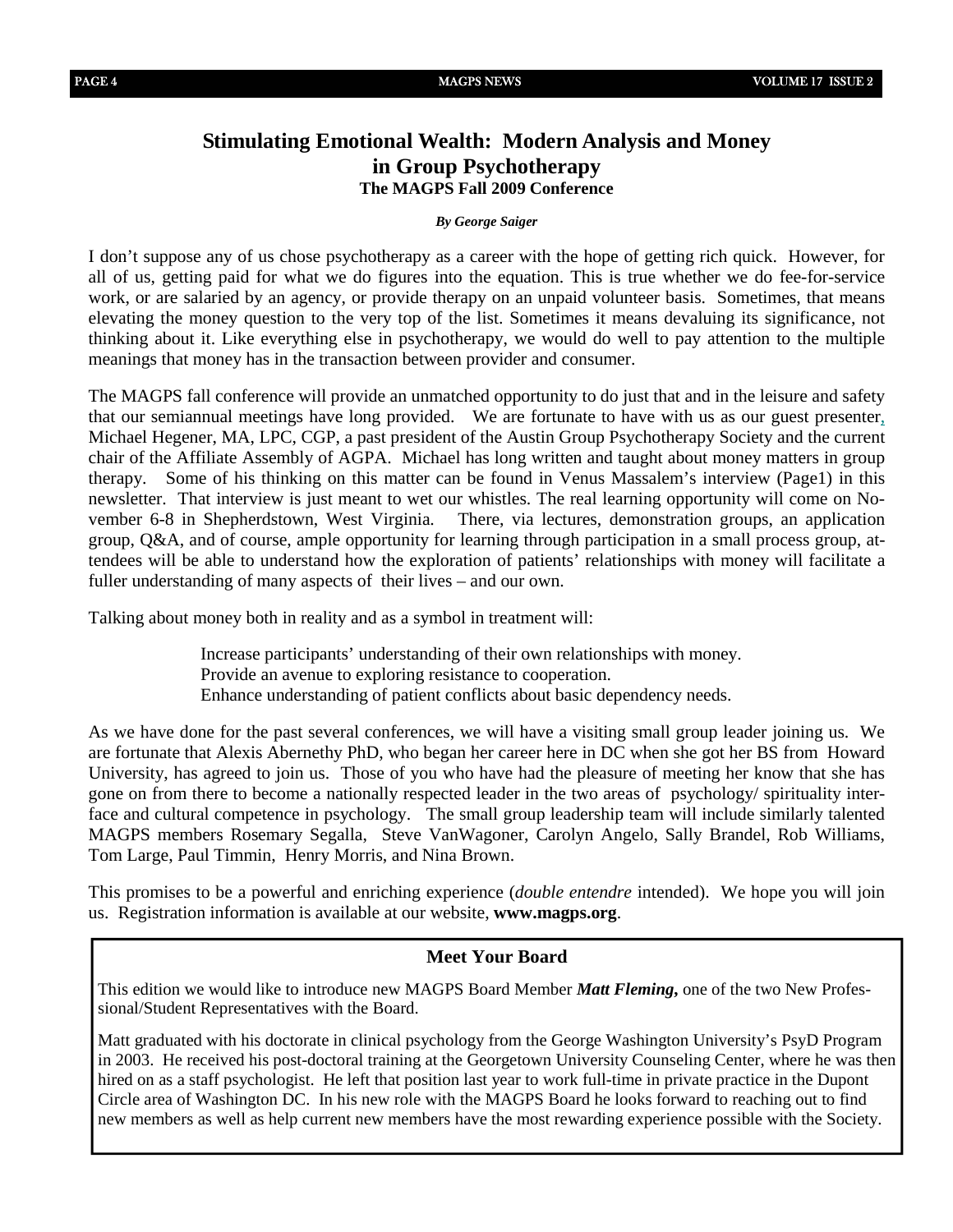### **Scholarship Recipients Reflect Upon the Spring Conference**

*Below and on the following pages of 10 and 11 are letters written by several of the scholarship recipients to the Spring 2009 conference. I have left them unedited (except for format and spelling) so readers can get a clear idea of what the writers felt and expressed. Ed.* 

### **Ryan Logue**

Slowly I enter center stage Trepidation with every step I tread Eyes, real and imagined, scale up and down To be a jester to this court, I do dread

I took my seat and got lost in space It filled with racial tension The unfinished business presented upfront I spoke soft, with apprehension

Everyone was cordial Filled with sunshine and smiles Attempting to ignore the heavy Discomfort of privilege with denial

As I bobbed and weaved The spotlight scorched my skin The changing dynamics of here-and-now I felt lost and dizzy deep within

An attempt to discuss stereotypes We dropped it like it's hot We preferred to act as good neighbors should Afraid of what could happen if we did not

Although saccharine smiles still taste sweet Growth felt stagnant and hollow Despite the stickiness of this awkward bake sale There were still a few goodies I could swallow

I am but a small seed; Covered in fertilizer and water A damp and lonely place to be As if I'm growth's cannon fodder

### **Natasha Sharma**

As a graduate student of clinical counseling at The Johns Hopkins University, I attended the 2009 MAGPS conference as part of the requirements for my Group Counseling and Experience course. I can honestly say that I was completely unprepared for just how much I would actually obtain out of the two days I spent attending this event.

Although I found the entire experience worthwhile, it was this year's keynote speaker, Dr. Jerry Gans, who had the most impact on me. Dr. Gans' daily lectures, in which he provided his own personal lessons and insight into both counseling and life in general, and in the most subtle **Continued on Page 10** 

Reaching roots through the dark Push past cracks and crevices of fear Finding pieces I thought I'd lost The promise of self-actualization near

In this condition I reclaimed space I stared into the eyes of anxiety I reclaimed courage I forgot So I must thank the Mid-Atlantic Group Psycho. Society

In this condition I reclaimed space I stared into the eyes of anxiety I reclaimed courage I forgot So I must thank the Mid-Atlantic Group Psychotherapy Society

For it is in this place I learned to give Myself the permission to activate Deadened places within myself Re-gifted to others; to celebrate

To use my whole self It shatters Freudian tradition No more stoic Tabula Rasa Instead a Humanistic condition

So I tip my hat to this Spring convention To Dr. Gans, who left it better than it was found I am looking forward to this coming Fall To spending time with family in Shepherdstown

### **Position Openings**

**Full and part-time — Staff psychiatrist Patuxent Institution, Baltimore/DC area**

To do long-term group and individual psychotherapy, psychiatric evaluations, medication management, and psycho-education in a treatment-oriented correctional facility

Would be a Maryland State employee with insurance, paid leave and retirement benefits

Contact **Spencer Ward, MD**  *410-799-3313* or *saward@dpscs.state.md.us*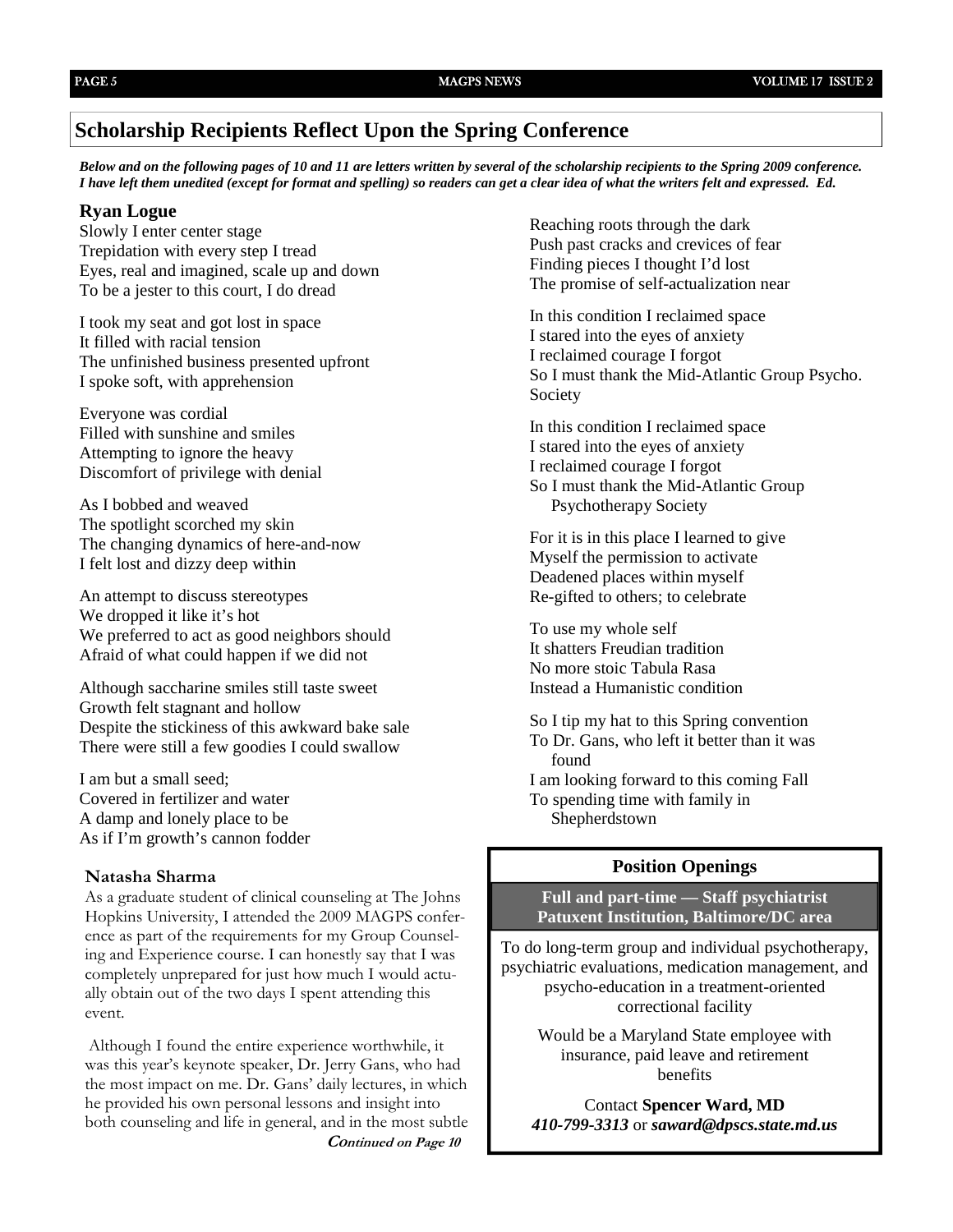PAGE 6 MAGPS NEWS MAGPS NEWS VOLUME 17 ISSUE 2









Photos courtesy of Paul Timin and Jay Casey. Many more are available on the website at: **www.magps.org** 







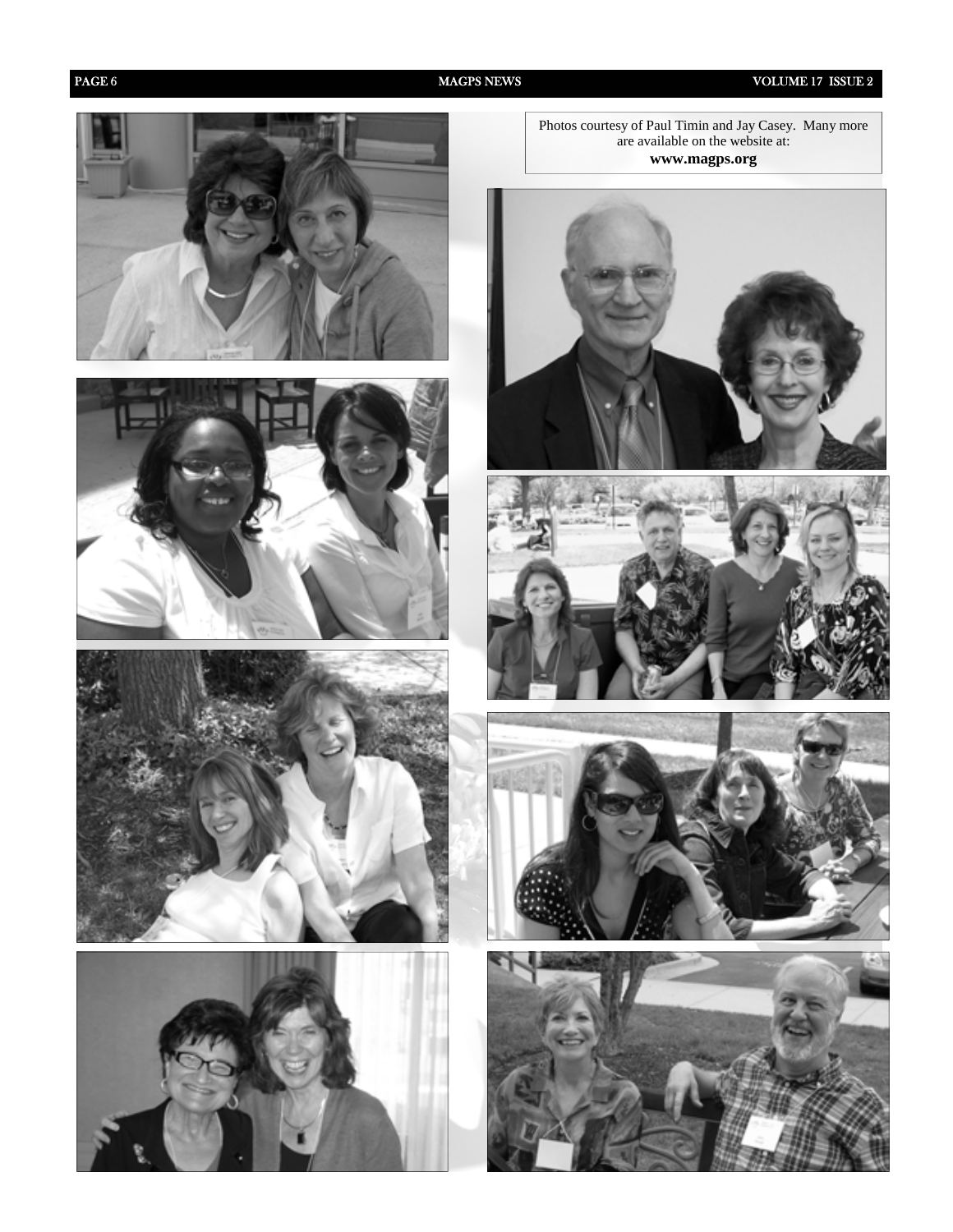### **Spring 2009 Conference** *by Margo London*

Our Spring 2009 conference, "Using One's Whole Self as a Group Therapist," was a lively, intense, often highly personal, and successful two-day event, on a lovely spring weekend, at the Johns Hopkins University campus in Shady Grove, MD.

Guest presenter Jerry Gans, MD, an excellent speaker with an open style, serious and humorous, led the three plenary sessions, presenting on the positive contributions that personal experiences, and the lessons culled from them, contribute to group leadership, and including the role of courage. Jerry is knowledgeable, thoughtful, self-revealing, and accepting, and our members joined with him for lively dialogue and animated discussions throughout the weekend.

We had 100 participants – including long-time members of MAGPS and AGPA, faculty from the National Group Psychotherapy Institute, first-time attendees, and graduate students from Johns Hopkins, Catholic, Loyola, Old Dominion, and Howard Universities. MAGPS hosted a reception for first-time attendees after the Saturday session and also matched them with Mentors to facilitate their joining into the conference.

Ten small groups met for three sessions of process experiences over the two days, with each group having a mix of seasoned clinicians, newer group therapists, and graduate students. Our guest small group leader was Libby Shapiro, PhD, from the Northeastern Society for Group Psychotherapy Society. The leaders from MAGPS were Molly Donovan, Wendy Fischer, Ron Hopson, Susan Jacobson, Emily Lape, Joan Medway, John Thomas, Maryetta Andrews-Sachs, Matt Fleming, Ted Siedlecki, and Lew Weber. The conference faculty and Jerry Gans met as a consultation group periodically throughout the conference.

Our conference gathering exuded energy and excitement, in sessions and during breaks, as people met, talked, laughed, explored, and discussed our "whole selves as group therapists."



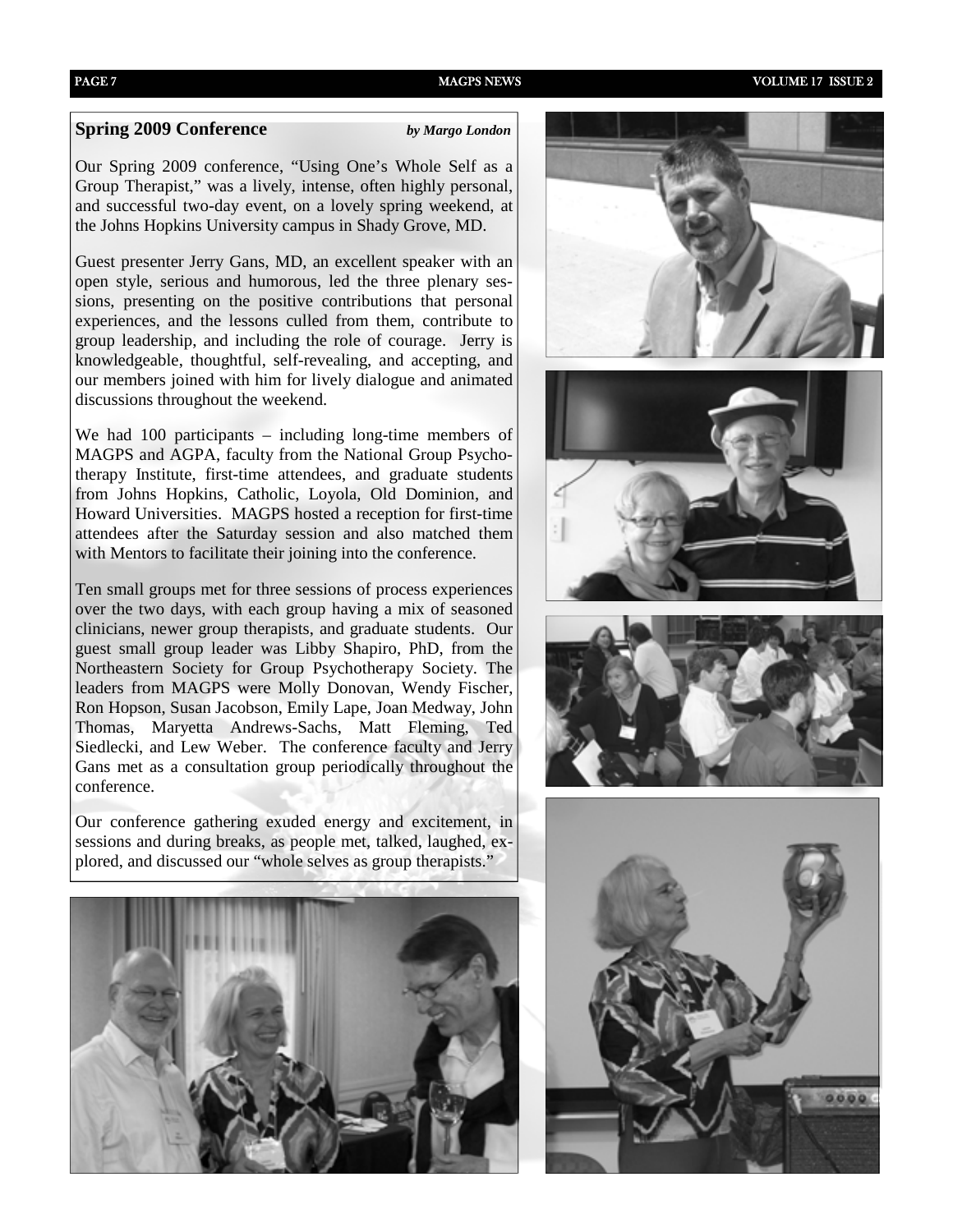## *LIVE THEATER AND GROUP THERAPY: Kindred Spirits that Inspire and Soar By Bob Schulte*

Being the third of seven children, I began my training in both the theater and dynamic group therapy at a very early age. The most mundane of family events were inevitably a 'production' and getting along with my siblings and parents always a 'process'. Being a middle child, I routinely had both member and leader opportunities afforded me, often simultaneously. I am now a group therapist and a (sometime) theater director. No surprise there.

I now have the good fortune to know others who share my love of theater and group therapy. Together we founded Red Well Theater Group in 2008 after a few years of presenting occasional play readings at group therapy conferences. Some will remember our presentation of '*Art'* at the 2002 MAGPS Fall Conference. To have started our project in MAGPS' backyard is a source of pride and joy for us.

The Red Well Theater Group includes Maryetta Andrews-Sachs, John Dluhy, Mary Dluhy, Molly Donovan, Matt Fleming, Sheela Kadekar, Hallie Lovett, Paul Timin, Rosemary Segalla, Barry Wepman and Rob Williams.

RWTG presents dramatic readings of stage plays that feature group themes followed by a moderated audience discussion with the cast and director. Red Well's mission is to combine traditional theater and dynamic group process to illuminate the complexities of relationships and the universal need for mutual recognition. We aspire to the Athenian ideal of a public space where all are welcome to bear witness and share their experience openly with one another in community. For us the covenant between therapists and patients and actors and audience is more similar than different—to create a safe space for joining, reflecting and healing.

A favorite inspirational quote guiding our work is by Sigmund Katerud, from the book *Self Experiences in Group*. His eloquent recognition of the theatricality of the group experience is affirming:

"The therapeutic group self is a project . . . It is the ambitions and ideals of a healing community set into action by a particular group analyst and a particular selected brand of patients . . . If the group analyst has learned his lesson well, he manages through his directorship, group analytic dramaturgy and interpretations to set in motion healing forces . . . He opens a healing text and lets the text play with himself and the group members. Imbedded in the text are stories about what is true and false, about lies and honesty, frankness and hypocrisy, about what is morally right and wrong, about oppression, seduction and evilness, about human rights, belonging and trust, and authentic encounters in contemporary societies."

RWTG currently offers five plays in repertory, with a new script introduced each year. They include *'Art'*  by Yasmina Resa, *Rounding Third* by Richard Dresser, *Off the Map* by Arlene Ackerman, *Someone Who'll Watch Over Me* by Frank McGuinness and *Rabbit Hole* by David Lindsay-Abaire. To inquire about performance availability, contact Bob Schulte at 703-838-1633 or Molly Donovan at 202-882-8070. Visit us at our website, www.redwelltheater.com.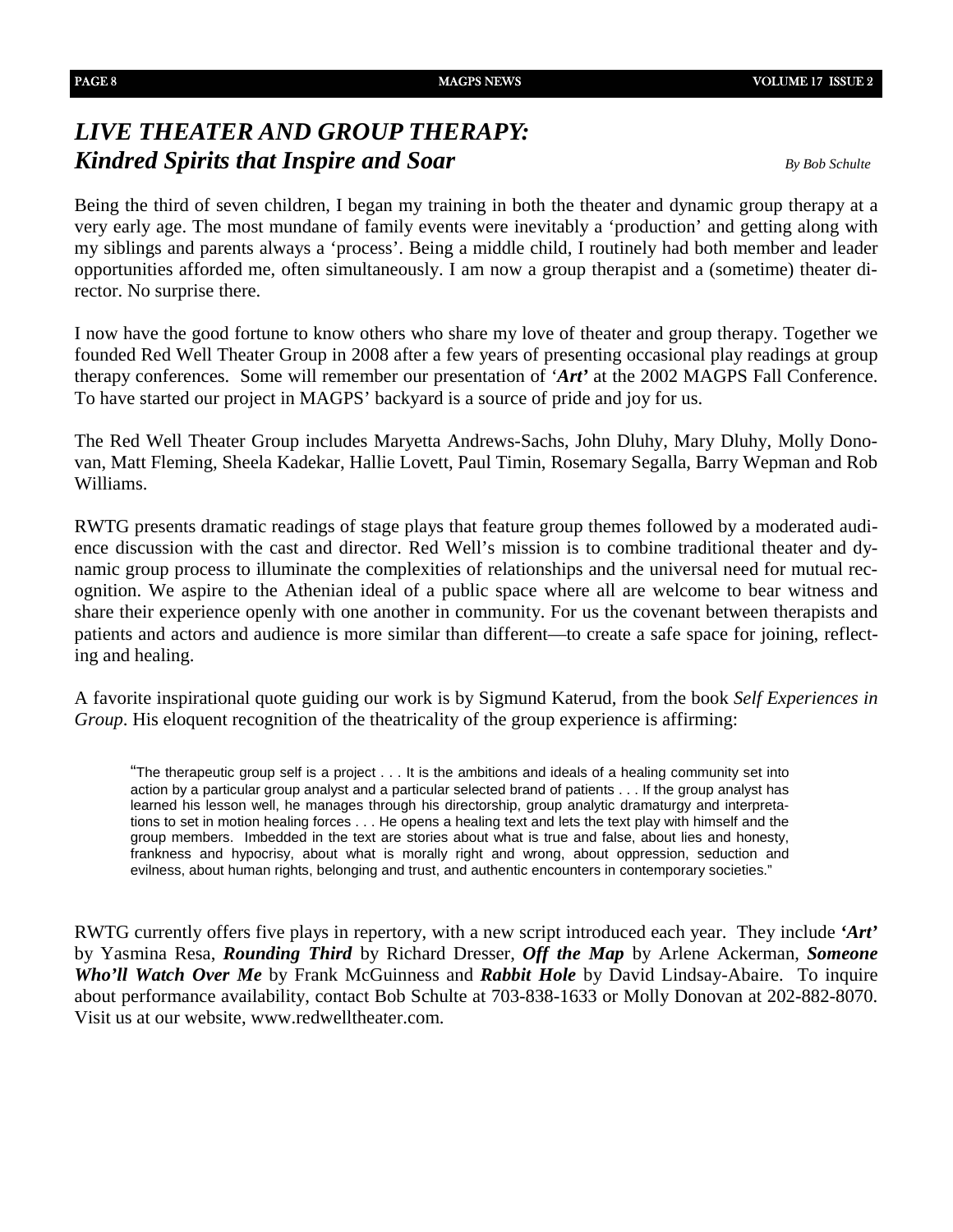# **RWTG in Rome**

Red Well Theater Group presented *Someone Who'll Watch Over Me* by Frank McGinness at the IAGP Congress in Rome, Italy on August 27, 2009.

Congratulations to John Dluhy, Barry Wepman and Rob Williams for outstanding performances. Thanks to Molly Donovan, Maryetta Sachs-Andrews and Mary Dluhy for facilitation of the audience discussion, and Bob Schulte for stage direction.

Visit us at **www.redwelltheater.com** for the full story



2010 AGPA ANNUAL MEETING Open Session # 2669

 **RED WELL THEATER GROUP** presents a dramatic reading of

> *RABBIT HOLE* by David Linsay-Abaire

 Co-Chairs Molly Donovan, Bob Schulte

 Actors/Panelists Maryetta Andrews-Sachs John Dluhy Hallie Lovett Rosemary Segalla Rob Williams

*Rabbit Hole* portrays the day-to-day heartache of complicated grief in a family mourning the accidental death of a child. A discussion with the actors and director will follow the reading.

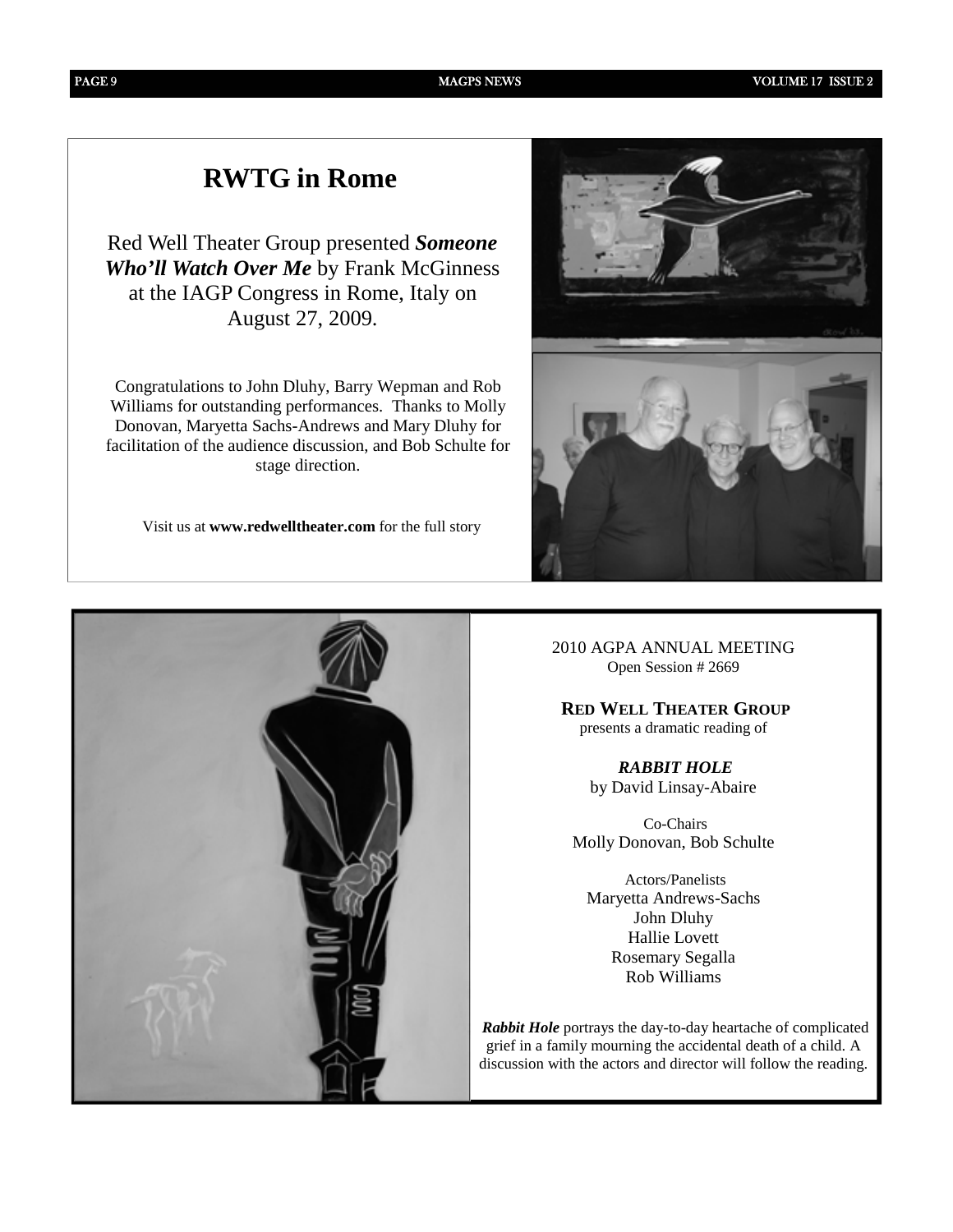### **Letters from Scholarship Recipients** *Continued from Page 5*

yet direct manner, was an absolute treat. He in every way embodied the theme of this year's conference "Using One's Whole Self as a Group Therapist" through his open, honest, and humble narrative of his own life experiences, both personal and professional. Observing his demonstration in leading an actual group was not only educational but also enlightening. To see someone of great accomplishment so

unaffected, and so obviously as 'human' as anyone else, capable of errors in judgment and moments of emotional insecurity, and in addition willing to show this of themselves to a large audience was remarkable. It was comforting to me as a graduate student to see and know that even reaching the pinnacles of excellence in the field of counseling does not render one immune or superior to the basic flaws that, at the end of the day, make each and every one of us gloriously and frustratingly human.

I enjoyed participating in the individual small group breakout sessions as well, and found it to be an entirely different and more authentic group experience as compared to my experience in the classroom. Without any mandate at all, I am certainly looking forward to attending the conference again in 2010.

### **Randy Smith**

Watching Jerry Gans' masterful leadership of the demonstration group in the large meeting room heightened my frustrations about my own small group experience. In our first session, the leader had given some opening ground rules and then announced, "OK. It's your group." Silence. Long silence. Really. Like 10 minutes of people looking at each other and staring at the floor. I wanted to pipe up because the clock was ticking away, but I was curious to see what the leader would do. Awkward silence at the beginning of a group is to be expected, but is not productive. Had I been leader, I would have intervened and said, to no one in particular, *'This silence feels awkward and uncomfortable to me. I wonder if anyone else feels that way,"* to see if that sparked a response. Instead, our leader did nothing and later told us at the wrap-up debriefing that the group's initial silence had been frustrating for her, too, yet she chose to let it continue.

At lunch, I heard from other student attendees how lively their small groups had been – with anger, crying, and powerful emotions – so I really felt cheated. I expressed my frustrations in the following group session, but our group apparently was just naturally tentative and cautious – a group of shy introverts. We were two students and four therapists. Several of the therapists said they were not used to *not* being in the leader's position. In retrospect, I wonder if there was a chilling effect to the leader's opening statement about confidentiality, when she also noted that the small size of Washington's group therapist community made it likely we would cross paths again.

At the Sunday morning group, I bluntly expressed my frustrations with the lack of interaction and the leader's hands-off approach. She became more involved in the group discussions and was much even more engaged in Sunday's final session. In her debriefing, the leader indicated that my criticism had prompted her to take a more active role in the sessions.

The session-ending debriefing process was fascinating to observe. The leader came up with all sorts of transference reactions and unconscious meanings to comments made by various group members that she thought reflected on the job she had done as leader. The remarks she attributed to me gave them a twist I hadn't intended. But who knows? Maybe in talking about my abandonment issues with my mother I was unconsciously reflecting on the leader's abandonment of the group in the beginning instead of just talking about my mother.

Overall, the MAGPS conference was a unique learning experience and a wonderful immersion into the world of group therapy. The here-and-now experiential quality of the small group sessions provided a vibrant link to the observations Dr. Gans made in the large-group sessions and made the practice of group therapy come alive.

### **Naomi Nim**

Did the wise folks who established the Louisa Schwartz Scholarship know that by acknowledging the newcomer to an obviously vibrant community that they made it possible to feel one could join? Did they know that acknowledging a newcomer who is not new in any other way than professionally, and in fact old, was even a greater good deed? Perhaps they did.

I was very touched by how warmly I was welcomed, and how easily newer therapists were integrated into informal conversations and the formal process groups. I am very grateful and honored to have been that newcomer as a 2007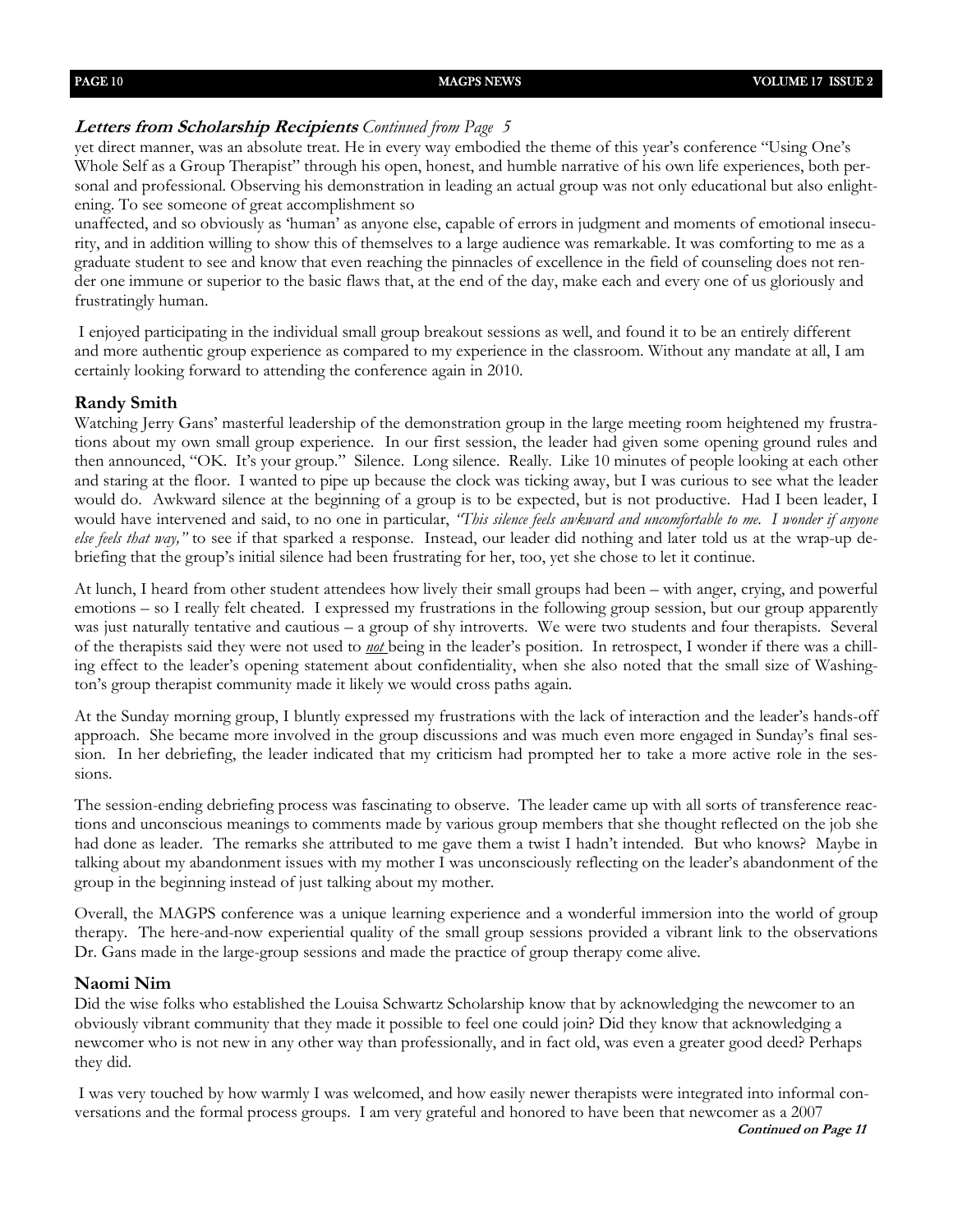### **Continued from Page 10**

graduate of Pratt Institute's Dance/Movement Therapy graduate program and a recent graduate of the Clinical Theory and Practice Program at Washington School of Psychiatry.

Dr. Gans was captivating and inspiring; so was the honest and courageous dialogue that followed with the conference participants. This capacity to use the self as a starting place to access, name, and speak truth, even when it is a risky or painful step to take was very moving and exciting. I am always reaching for that core of honesty and courage within myself. It was beautiful to witness that process in action at the conference.

### **Cornelia Groat**

My first experience of a MAGPS conference left me energized by all that I learned, touched by the interest and willingness of members to mentor students, and impressed by the level of knowledge and authenticity brought to all interactions. I witnessed many acts of courage, defined as dealing with emotions honestly without guarantee of a positive response, by the conference's guest speaker, Jerry Gans. As I thought about my interactions, as well as those that I witnessed in both the large and small group, I came to reflect on the concept of honesty in relation to courage. My reflection brought to mind a song, *Honesty*, popular in the 1970s, and the following lines that I have always remembered:

> *Honesty is such a lonely word. Everyone is so untrue. Honesty is hardly ever heard. And mostly what I need from you.*  Billy Joel

Courage, as well as honesty, is a lonely act which can lead to connection. As Jerry described, it takes courage to honestly reveal one's emotions and risk disconnection. Yet honesty is essential to truly safe, connected, satisfying emotional relationships. And that takes me back to courage, which, in a relationship, is not a one-time act, but an ongoing necessity. Honesty requires courage and courage does not exist in the absence of honesty. Jerry, as well as others, exhibited both honesty and courage throughout the conference. I experienced the MAGPS community as one in which authentic connection is made possible because honest communication is supported, courage is acknowledged, and both honesty and courage are mindfully cultivated and present in an ongoing way. It is my hope that I will learn to create an atmosphere that supports honesty and honors courage in groups that I lead so that group members can experience the healing and transformation such a setting provides.

I appreciated the support that I received as a newcomer to MAGPS and I look forward to continuing to learn from and contribute to the organization. I am grateful for the support of the scholarship, which, along with the weekend format, made the conference accessible both financially and in terms of schedule. Thank you MAGPS for your generous support and an enriching experience!



# *Adolescent Therapy Groups*

**Ongoing psychotherapy groups for ages 11 through 25 as well as time-limited adolescent Dialectical Behavioral Therapy (DBT) skills groups** 

# *Rathbone & Associates*  301-230-9490

Visit **www.rathbone**.info for complete information

*Named "top therapist" for group therapy and "top therapist" for teenagers by Washingtonian magazine*